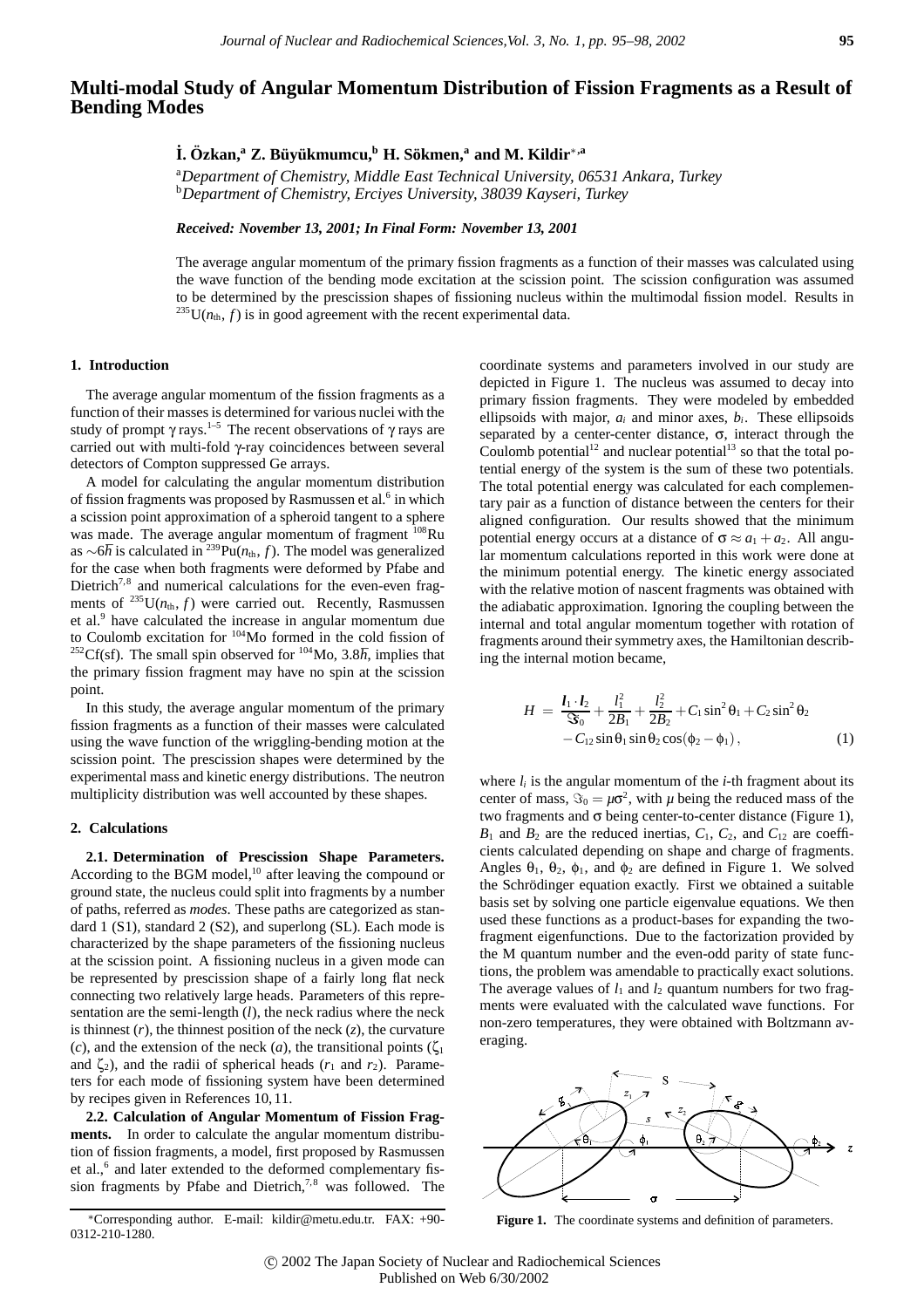**TABLE 1: The prescission shape parameters for three low-energy fissioning systems.**

|                                  |       | r    | $\mathcal{C}_{0}$     | Ζ             | r <sub>1</sub> | r <sub>2</sub> | v<br>$\zeta_1$ | v<br>$\zeta_2$ | a     | Weight |
|----------------------------------|-------|------|-----------------------|---------------|----------------|----------------|----------------|----------------|-------|--------|
|                                  | ' fm  | ' fm | $\rm \ell \, fm^{-1}$ | $\frac{m}{m}$ | ' fm           | ' fm           | $\frac{m}{m}$  | / fm           | ∕ fm  | $/$ %  |
| $\sqrt[235]{U(n_{\text{th}},f)}$ |       |      |                       |               |                |                |                |                |       |        |
| Standard 1                       | 15.00 | 2.73 | 0.01                  | 0.63          | 6.04           | 5.50           | 4.71           | 14.36          | 0.86  | 17.92  |
| Standard 2                       | 16.30 | 2.96 | 0.0053                | 1.08          | 6.01           | 5.14           | 4.30           | 18.18          | 1.23  | 81.98  |
| Superlong                        | 18.90 | 3.39 | 0.01                  | 0.00          | 4.88           | 4.88           | 1.38           | 26.66          | 5.17  | 0.09   |
| $\frac{248}{\text{Cm(sf)}}$      |       |      |                       |               |                |                |                |                |       |        |
| Standard 1                       | 16.20 | 2.95 | 0.038                 | 0.43          | 5.85           | 5.54           | 3.39           | 17.91          | 2.76  | 10.50  |
| Standard 2                       | 17.10 | 3.11 | 0.0060                | 0.78          | 5.89           | 5.30           | 3.84           | 19.69          | 1.55  | 55.50  |
| Standard 3                       | 18.10 | 3.29 | 0.0070                | 1.44          | 5.76           | 4.87           | 3.35           | 23.06          | 2.56  | 26.00  |
| Superlong                        | 20.80 | 3.30 | 0.011                 | 0.00          | 4.71           | 4.71           | 0.87           | 31.32          | 80.00 | 0.25   |
| $^{252}Cf(sf)$                   |       |      |                       |               |                |                |                |                |       |        |
| Standard 1                       | 16.60 | 2.25 | 0.0011                | 0.37          | 6.12           | 5.78           | 5.15           | 16.51          | 0.69  | 14.45  |
| Standard 2                       | 17.37 | 2.50 | 0.0030                | 0.71          | 6.14           | 5.53           | 4.80           | 18.95          | 1.07  | 46.60  |
| Standard 3                       | 19.10 | 3.47 | 0.0069                | 1.50          | 5.43           | 4.67           | 2.16           | 26.78          | 3.68  | 37.79  |
| Superlong                        | 19.50 | 3.00 | 0.0025                | 0.00          | 5.47           | 5.47           | 3.27           | 24.79          | 1.87  | 1.22   |

#### **3. Results and Discussion**

The shape parameters together with fission mode probabilities were determined for <sup>235</sup>U( $n_{th}$ , f), <sup>248</sup>Cm(sf), and <sup>252</sup>Cf(sf) and they are given in Table 1. The radius parameter  $r_0 = 1.2249$  fm was used throughout the calculations. The determined shapes were used to calculate many experimentally measurable quantities in fission using the Monte-Carlo Method. The results of these calculations and their comparison with the experimental results will be published in the forthcoming paper.

The model described in sect. 2.2 was used to calculate the average angular momenta of complementary even-even primary fission fragments for <sup>235</sup>U( $n_{th}$ ,  $f$ ), <sup>248</sup>Cm(sf), and <sup>252</sup>Cf(sf). The deformation parameters of fragments at scission were obtained by using the prescission shape of each mode. The prompt neutron multiplicity as a function of fission fragment masses was calculated for each system. The close correlation between the calculated results and the experimental data for prompt neutron multiplicity gave a strong support to the correctness of the shapes employed in this study. The even-*Z* even-*A* complementary primary fragments with the largest independent yields in their corresponding mass chains according to the  $Z_p$  model<sup>14</sup> were chosen for angular momentum calculations as long as their isobaric mode probabilities were larger than 1%. The total potential energy taken as the sum of the shape dependent Coulomb and Proximity Potentials was calculated for each fragment pair as a function of the distance between the centers for their aligned configuration. It has been seen that the extremum points of the potential energy curves move to a larger center-center distances as one goes from S1 to S2 and then to SL mode. It has also been observed that there is a decrease in the potential energy in the same order. Both of these observations are consistent with the formation of more deformed fragments in this order. We assume that the distribution of angular momenta between the complementary fragments is determined in the scission valley, and not seriously altered during the rapid passage through the low scission barrier.

The average angular momenta of the primary fission fragments as a function of their mass numbers were calculated in the various fission modes of all fissioning systems. The results for  $^{235}U(n_{th}, f)$  are shown in Figure 2 together with their weighted average over these modes. Angular distribution of the γ ray emitted by the fragments<sup>15</sup> shows that the direction of angular momentum is perpendicular to the fission axis in accordance with our results. The trend of angular momentum values for each mode is very similar to that of the average neutron multiplicity values since both of them are directly related to the deformation of fragments at the scission point. It is seen from Figure 2 that in each mode, the angular momenta smoothly increase as a function of the fragment mass. This property of the angu-

lar momenta is closely related to a similar trend in the restoring force constants  $(C_i)$  and the reduced moment of inertia  $(B_i)$ . Ignoring the coupling between the two fragments, and making the harmonic approximation, it may be shown semiclassically that the ground state angular momentum of a fragment is proportional to  $(C_i B_i)^{1/4}$  Thus, the change in the angular momenta parallels those in *Ci* and *Bi*. The sharp decrease in the average angular momentum around the symmetric division is related to the asymmetric prescission shapes in standard modes. In the latter, the flat neck is ruptured closer to the larger head associated with the heavy fragment in order to produce fragments close to mass symmetry. As a result, the heavy fragment is formed with a smaller deformation in contrast to its more deformed partner. Even at the symmetric division, the complementary fragments in standard modes are formed with much different deformations on the basis of the multi-modal fission model. As a result, a saw-tooth structure is expected to be observed in the angular momentum as a function of fragment mass. On the other hand, due to the symmetric prescission shapes in the SL mode, the deformation and angular momentum of a fragment is expected to increase with its mass as seen in Figure 2. The behavior of the average angular momentum as a function of mass weighted over the fission modes is also shown in the same figure. The structure on this curve carries the signatures of both mode probabilities and angular momenta. For example, the sharp drop around  $A \cong 122$  for <sup>235</sup>U( $n_{\text{th}}$ , *f*) is a result of the diminishing contribution of the SL mode to the yield distribution as one moves away from the symmetric split. The location and degree of sharpness is due to the contribution of S1 to the symmetric region. Experimental data on the angular momentum distribution around this region would be very valuable. It has been shown<sup>16</sup> that the multi-modal fission model may be capable of explaining the experimental results on isomer ratios.



**Figure 2.** The dependence of calculated average angular momentum on fragment mass for fission modes in <sup>235</sup>U( $n_{\text{th}}$ , *f*).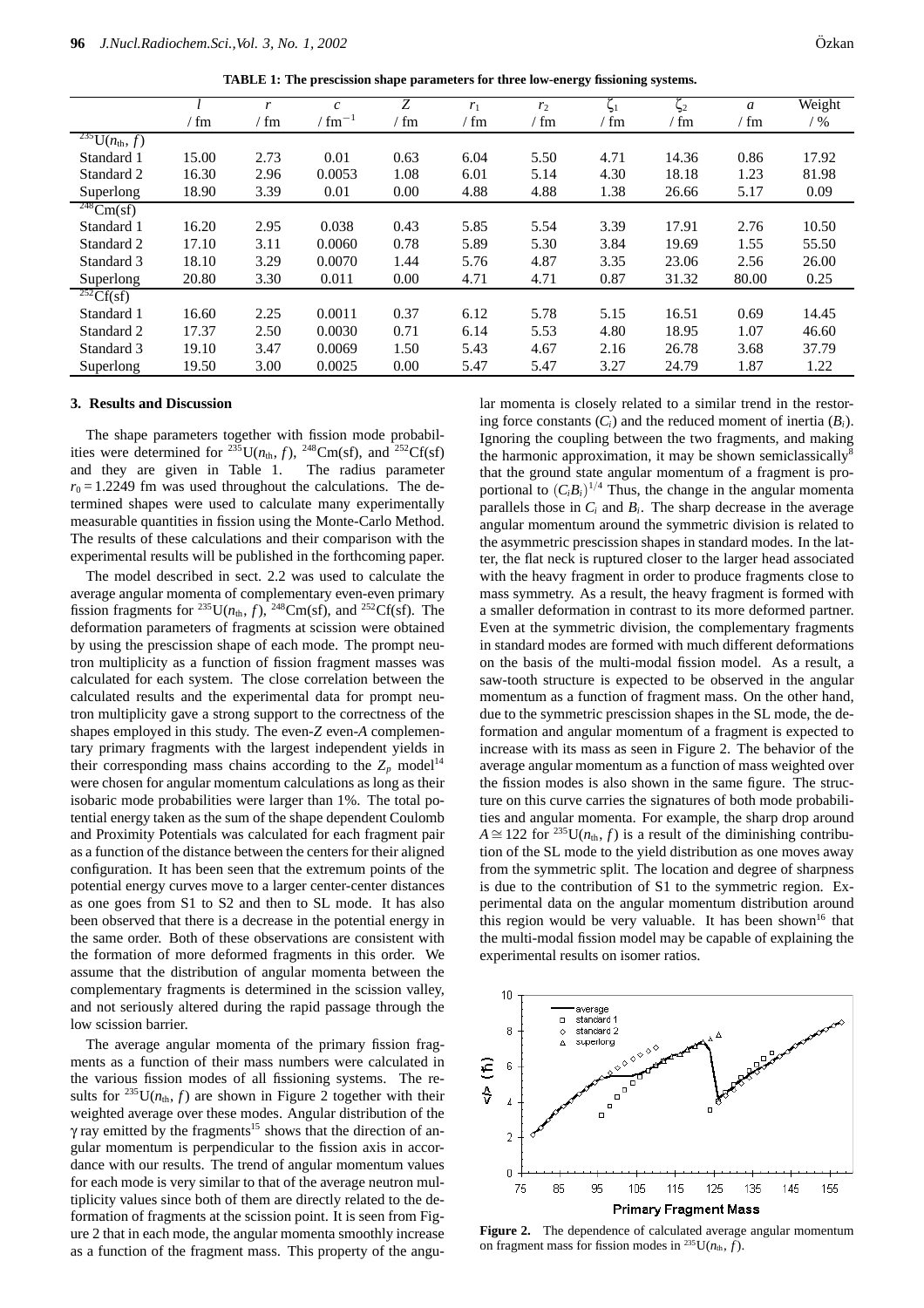The angular momentum of fission fragments due to the bending motion may be altered due to their Coulomb excitation. There may be an increase or decrease in this angular momentum. In the calculations of Dietrich and Zielinska-Pfabe<sup>8</sup> an increase of about 10–15% was concluded for this effect. Misicu et al.<sup>17</sup> concluded that the Coulomb excitation accounts less than 10% of the final spin of fragments in the cold fission of  $252$ Cf. A simple classical model<sup>6</sup> has been proposed to investigate the change in the distribution of angular momenta due to the subsequent Coulomb excitation. In this model, it is assumed that the shape of fragments do not change during acceleration. As a result, the axially symmetric fragment with intrinsic quadrupole moment feels a torque depending on the time it takes to rotate it, and changes its angular momentum by ∆*l*. The angular momentum due to Coulomb excitation is assumed to be perpendicular to the angular momentum due to the bending motion. The results of our calculations within this model indicated that the post-scission change of the fragment angular momenta is relatively small (only a small fraction of  $\hbar$ ). This result may easily be understood because the aligned configuration for primary fission fragments is the most probable scission condition in which the torque felt by each fragment vanishes. It may be deduced from the values that angular momentum change due to Coulomb excitation is negligible with the assumption that it is perpendicular to the angular momentum due to the bending motion. However, detailed trajectory calculations are needed to make a final decision about the quantity of this effect.

In Figure 3, our calculated values of the average angular momenta are compared with the experimental results<sup>3</sup> for thermal neutron-induced fission of  $^{235}$ U. The preliminary conclusion reached by Shannon<sup>3</sup> in his measurements of the ratio of average spins at which discrete states are populated in cold fission to the average when the same nucleus is formed as a primary product in fission events in which the total number of prompt neutrons is equal to four. The value of this ratio suggests that the average angular momentum of primary fragments is only about 1 $\hbar$ higher than in cold fission fragments. The  $1<sup>†</sup>$  may be taken to be arising from the reduction in the angular momentum due to two neutrons on the average being emitted from each primary fragment. Calculation with the statistical evaporation code CAS-CADE<sup>18</sup> suggesting that each neutron evaporation reduces the average entry point spin by  $\approx 0.5\hbar$  is consistent with this above conclusion. CASCADE calculations also suggest that statistical γ transitions are expected to produce an even smaller reduction in the entry point spins. Shannon, considering effects of neutron and statistical  $\gamma$  ray emission in the angular momentum, corrected the angular momentum of fission products to obtain that of primary fission fragments.3 They are given in Figure 3. The agreement is observed between our calculated values within the BGM model and the experimental values of the average angular momenta as a function of fission fragment masses.

The effect of intrinsic excitation energy on the angular mo-



**Figure 3.** A comparison of calculated and experimental average angular momentum as a function of fragment mass in <sup>235</sup>U( $n_{th}$ , *f*).

mentum distribution was examined. The prescission shape parameters were determined for the nuclear temperature  $T_i$  for the *i*-th mode with the intrinsic excitation energy at scission  $E_{si}^*$ . The latter energy was taken to be 26% of the potential energy freed on descent from the last barrier before scission ∆*Ui* for  $^{235}$ U( $n_{th}$ ,  $f$ ). The nuclear temperatures obtained in this way were close to 0.4 MeV. The curve indicated as the calculated values of the average angular momenta in Figure 3 was for  $T = 0.4$  MeV which was almost indistinguishable from the corresponding one for  $T = 0$ . Assuming  $\Delta U_i$  is fully converted into intrinsic excitation energy, a nuclear temperature of about 0.8 MeV would be expected. The thicker curve in Figure 3 represents  $T = 0.8$  MeV. Such an approximation gives an upper limit of the effect of temperature on angular momenta since it leaves no room for prescission kinetic energy, and energy for other degrees of collective excitations other than deformation.

Figure 3 also shows the results of the calculations made by Dietrich and Zielinska-Pfabe<sup>8</sup> for the zero temperature case. In their work, the fissioning system at the scission point was represented as two nuclei with quadrupole deformations that were obtained by the total excitation energies of the fragments. Their theoretical results were in good agreement with the γ-ray multiplicity experiment<sup>1</sup> under the assumption that the angular momentum of a fission fragment is approximately equal to twice the number of  $\gamma$  rays,  $N(A)_{\gamma}$ . They suggested that there are weak points in the approximate relation  $\bar{l}_i = 2N_\gamma$ . Since the character of the γ-ray cascade is expected to depend on the nuclear structure of the fragments such a simple relation may not be realistic. As seen in Figure 3, contrary to the close relation between our results and the recent experimental data, the results of Dietrich and Zielinska-Pfabe are unsatisfactory especially for the heavy fragments. This may be because the scission configuration is represented better in the multi-modal fission model used in our study.

In addition, the average angular momentum of primary fission fragments over all modes and masses were calculated and found to be 5.7h for <sup>235</sup>U( $n_{\text{th}}$ , *f*). The average angular momentum of primary fission products, obtained by Ahmad and Philips<sup>19</sup> is equal to 4.6 $\hbar$  for the <sup>235</sup>U( $n_{\text{th}}$ , *f*). The difference of 1.1 $\hbar$  between the angular momenta of primary fission fragments and products is consistent with our estimation of the decrease in angular momentum due to prompt neutron and statistical γ-ray emissions.

Average angular momentum values are also calculated for  ${}^{252}Cf(sf)$  and  ${}^{248}Cm(sf)$ . Reasonable agreement with experimental data has been obtained for these systems.

**Acknowledgement.** Financial support of METU through AFP 94-01-03-05 and AFP 96-01-03-06 are gratefully acknowledged.

### **References**

- (1) F. Pleasonton, R. L. Ferguson, and H. W. Schmitt, Phys. Rev. C **6**, 1023 (1972).
- (2) J. B. Wilhelmy, E. Cheifetz, R. C. Jared, S. G. Thompson, H. R. Bowman, and J. O. Rasmussen, Phys. Rev. C **5**, 2041 (1972).
- (3) J. A. Shannon, Thesis, University of Manchester, 1995.
- (4) Y. S. Abdelrahman, J. L. Durell, W. Galletly, W. R. Phillips, I. Ahmad, R. Holzmann, R. V. F. Janssens, T. L. Khoo, W. C. Ma, and M. W. Drigert, Phys. Lett. B **199**, 504 (1987).
- (5) G. M. Ter-Akopian, J. H. Hamilton, Yu. Ts. Oganessian, A. V. Daniel, J. Kormicki, A. V. Ramayya, G. S. Popeko, B. R. S. Babu, Q.-H. Lu, K. Butler-Moore, W.-C. Ma, E. F. Jones, J. K. Deng, D. Shi, J. Kliman, M. Morhac, J. D. Cole, R. Aryaeinejad, N. R. Johnson, I. Y. Lee, and F. K. McGowan, Phys. Rev. C **55**, 1146 (1997).
- (6) J. O. Rasmussen, W. Nörenberg, and H. J. Mang, Nucl. Phys. A **136**, 465 (1969).